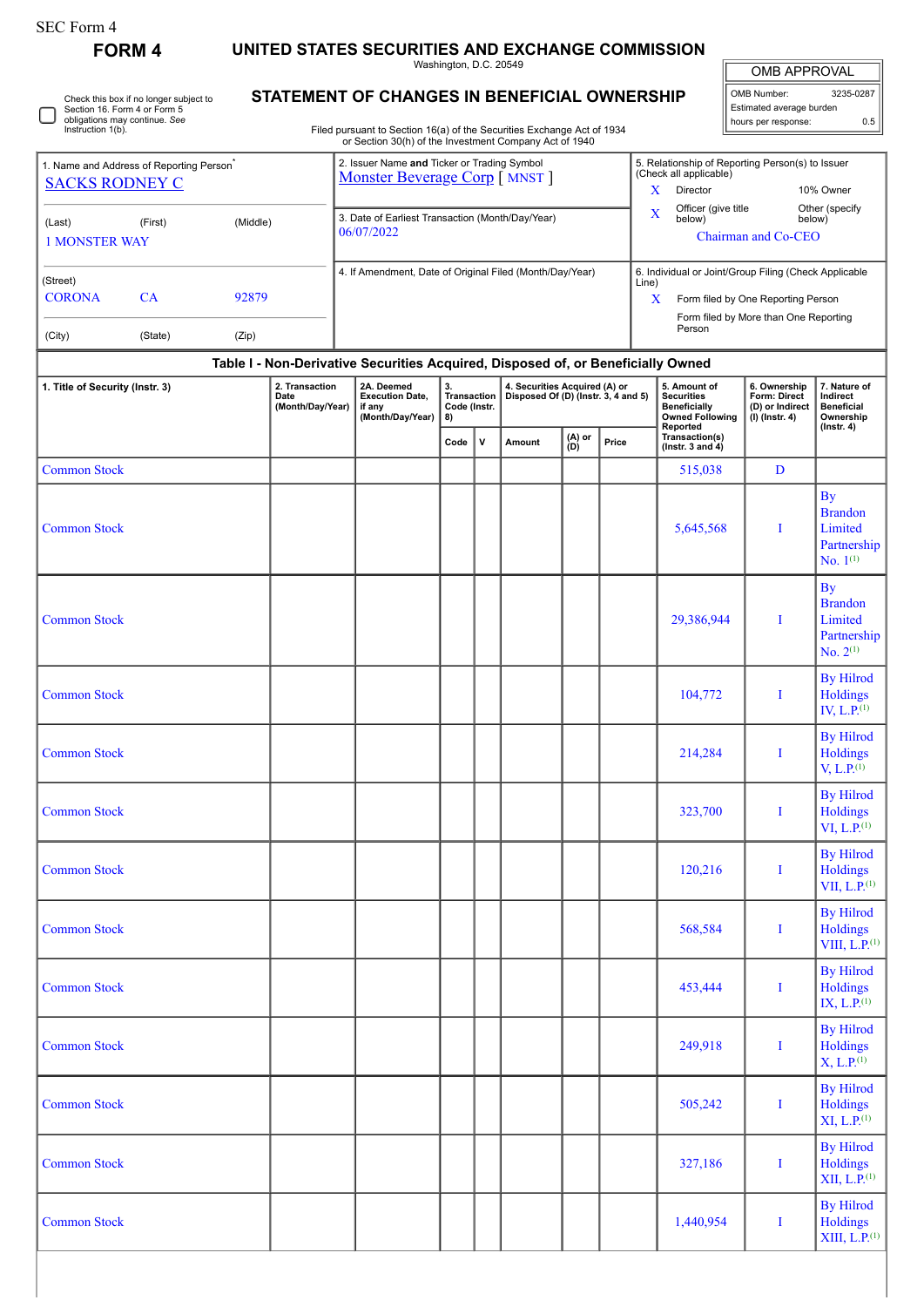|                                                           | 1. Title of Security (Instr. 3)                                              |                                            |                      | 2. Transaction<br>Date<br>(Month/Day/Year) | 2A. Deemed<br><b>Execution Date,</b><br>if any<br>(Month/Day/Year) |   |                                                                    | 3.<br>Transaction<br>Code (Instr.<br>8)                       |                     | 4. Securities Acquired (A) or<br>Disposed Of (D) (Instr. 3, 4 and 5) |                                                                                                                                                                                                                                                               |                        | 5. Amount of<br><b>Securities</b><br><b>Beneficially</b><br><b>Owned Following</b> |                                                                                                                              | 6. Ownership<br>Form: Direct<br>(D) or Indirect<br>(I) (Instr. 4) |                                                                          | 7. Nature of<br>Indirect<br><b>Beneficial</b><br>Ownership<br>$($ Instr. 4 $)$  |                                                                 |
|-----------------------------------------------------------|------------------------------------------------------------------------------|--------------------------------------------|----------------------|--------------------------------------------|--------------------------------------------------------------------|---|--------------------------------------------------------------------|---------------------------------------------------------------|---------------------|----------------------------------------------------------------------|---------------------------------------------------------------------------------------------------------------------------------------------------------------------------------------------------------------------------------------------------------------|------------------------|------------------------------------------------------------------------------------|------------------------------------------------------------------------------------------------------------------------------|-------------------------------------------------------------------|--------------------------------------------------------------------------|---------------------------------------------------------------------------------|-----------------------------------------------------------------|
|                                                           |                                                                              |                                            |                      |                                            |                                                                    |   |                                                                    |                                                               | Code                | $\mathsf{v}$                                                         | Amount                                                                                                                                                                                                                                                        | (A) or<br>(D)          | Price                                                                              | Reported<br>Transaction(s)<br>( $lnstr. 3 and 4$ )                                                                           |                                                                   |                                                                          |                                                                                 |                                                                 |
| <b>Common Stock</b>                                       |                                                                              |                                            |                      |                                            |                                                                    |   |                                                                    |                                                               |                     |                                                                      |                                                                                                                                                                                                                                                               |                        |                                                                                    | 186,790                                                                                                                      |                                                                   |                                                                          | Ι                                                                               | <b>By Hilrod</b><br><b>Holdings</b><br>XIV, L.P. <sup>(1)</sup> |
| <b>Common Stock</b>                                       |                                                                              |                                            |                      |                                            |                                                                    |   |                                                                    |                                                               |                     |                                                                      |                                                                                                                                                                                                                                                               |                        |                                                                                    | 4,176                                                                                                                        |                                                                   |                                                                          | I                                                                               | <b>By Hilrod</b><br><b>Holdings</b><br>XV, L.P. <sup>(1)</sup>  |
| <b>Common Stock</b>                                       |                                                                              |                                            |                      |                                            |                                                                    |   |                                                                    |                                                               |                     |                                                                      |                                                                                                                                                                                                                                                               |                        |                                                                                    | 336,772                                                                                                                      |                                                                   |                                                                          | I                                                                               | <b>By Hilrod</b><br><b>Holdings</b><br>XIX, L.P. <sup>(1)</sup> |
| <b>Common Stock</b>                                       |                                                                              |                                            |                      |                                            |                                                                    |   |                                                                    |                                                               |                     |                                                                      |                                                                                                                                                                                                                                                               |                        |                                                                                    | 364,636                                                                                                                      |                                                                   |                                                                          | I                                                                               | <b>By Hilrod</b><br>Holdings<br>XX, L.P. <sup>(1)</sup>         |
| <b>Common Stock</b>                                       |                                                                              |                                            |                      |                                            |                                                                    |   |                                                                    |                                                               |                     |                                                                      |                                                                                                                                                                                                                                                               |                        |                                                                                    | 364,636                                                                                                                      |                                                                   |                                                                          | I                                                                               | <b>By Hilrod</b><br><b>Holdings</b><br>XXI, L.P. <sup>(1)</sup> |
| <b>Common Stock</b>                                       |                                                                              |                                            |                      |                                            |                                                                    |   |                                                                    |                                                               |                     |                                                                      |                                                                                                                                                                                                                                                               |                        |                                                                                    | 500,000                                                                                                                      |                                                                   |                                                                          | I                                                                               | <b>By Hilrod</b><br><b>Holdings</b><br>XXII, L.P.<br>(1)        |
| <b>Common Stock</b>                                       |                                                                              |                                            |                      | 06/07/2022                                 |                                                                    |   |                                                                    |                                                               | S                   |                                                                      | 50,000                                                                                                                                                                                                                                                        | D                      | \$91                                                                               | 310,244                                                                                                                      |                                                                   |                                                                          | I                                                                               | <b>By Hilrod</b><br><b>Holdings</b><br>XXIV, L.P.<br>(1)        |
| <b>Common Stock</b>                                       |                                                                              |                                            |                      | 06/08/2022                                 |                                                                    |   |                                                                    |                                                               | S                   |                                                                      | 65,682                                                                                                                                                                                                                                                        | D                      | $$90.25^{(2)}$$                                                                    | 244,562                                                                                                                      |                                                                   |                                                                          | I                                                                               | <b>By Hilrod</b><br><b>Holdings</b><br>XXIV, L.P.<br>(1)        |
| <b>Common Stock</b>                                       |                                                                              |                                            |                      |                                            |                                                                    |   |                                                                    |                                                               |                     |                                                                      |                                                                                                                                                                                                                                                               |                        |                                                                                    | 900,000                                                                                                                      |                                                                   |                                                                          | I                                                                               | <b>By Hilrod</b><br><b>Holdings</b><br>XXV, L.P.<br>(1)         |
| <b>Common Stock</b>                                       |                                                                              |                                            |                      |                                            |                                                                    |   |                                                                    |                                                               |                     |                                                                      |                                                                                                                                                                                                                                                               |                        |                                                                                    | 3,091,215                                                                                                                    |                                                                   |                                                                          | $\perp$                                                                         | By HHS<br>2010<br><b>GRAT #3(1)</b>                             |
| <b>Common Stock</b>                                       |                                                                              |                                            |                      |                                            |                                                                    |   |                                                                    |                                                               |                     |                                                                      |                                                                                                                                                                                                                                                               |                        |                                                                                    | 28,722                                                                                                                       |                                                                   |                                                                          | I                                                                               | <b>By HHS</b><br>2014<br>$GRAT$ #2 <sup>(1)</sup>               |
|                                                           |                                                                              |                                            |                      |                                            |                                                                    |   |                                                                    |                                                               |                     |                                                                      | Table II - Derivative Securities Acquired, Disposed of, or Beneficially Owned                                                                                                                                                                                 |                        |                                                                                    |                                                                                                                              |                                                                   |                                                                          |                                                                                 |                                                                 |
| 1. Title of<br>Derivative<br>Security<br>$($ Instr. 3 $)$ | 2.<br>Conversion<br>or Exercise<br>Price of<br>Derivative<br><b>Security</b> | 3. Transaction<br>Date<br>(Month/Day/Year) | 3A. Deemed<br>if any | <b>Execution Date,</b><br>(Month/Day/Year) | 4.<br><b>Transaction</b><br>Code (Instr.<br>8)                     |   | of<br>Acquired<br>$(A)$ or<br><b>Disposed</b><br>of(D)<br>and $5)$ | 5. Number<br>Derivative<br><b>Securities</b><br>(Instr. 3, 4) |                     |                                                                      | (e.g., puts, calls, warrants, options, convertible securities)<br>6. Date Exercisable and<br>7. Title and<br><b>Expiration Date</b><br>Amount of<br>(Month/Day/Year)<br><b>Securities</b><br>Underlying<br><b>Derivative Security</b><br>( $lnstr. 3 and 4$ ) |                        | 8. Price of<br>Derivative<br><b>Security</b><br>$($ Instr. 5 $)$                   | 9. Number of<br>derivative<br><b>Securities</b><br><b>Beneficially</b><br>Owned<br>Following<br>Reported<br>$($ Instr. 4 $)$ | Transaction(s)                                                    | 10.<br>Ownership<br>Form:<br>Direct (D)<br>or Indirect<br>(I) (Instr. 4) | 11. Nature<br>of Indirect<br><b>Beneficial</b><br>Ownership<br>$($ Instr. 4 $)$ |                                                                 |
|                                                           |                                                                              |                                            |                      |                                            | Code                                                               | v | (A)                                                                | (D)                                                           | Date<br>Exercisable |                                                                      | Expiration<br>Date                                                                                                                                                                                                                                            | <b>Title</b>           | Amount<br>or<br>Number<br>of<br><b>Shares</b>                                      |                                                                                                                              |                                                                   |                                                                          |                                                                                 |                                                                 |
| Employee<br><b>Stock</b><br>Option<br>(right to<br>buy)   | \$17.99                                                                      |                                            |                      |                                            |                                                                    |   |                                                                    |                                                               | (3)                 |                                                                      | 06/03/2023                                                                                                                                                                                                                                                    | Common<br><b>Stock</b> | (4)                                                                                |                                                                                                                              | 11,118                                                            |                                                                          | $\mathbf D$                                                                     |                                                                 |
| Employee<br><b>Stock</b><br>Option<br>(right to<br>buy)   | \$17.99                                                                      |                                            |                      |                                            |                                                                    |   |                                                                    |                                                               | (3)                 |                                                                      | 06/03/2023                                                                                                                                                                                                                                                    | Common<br><b>Stock</b> | (4)                                                                                |                                                                                                                              |                                                                   | 408,882                                                                  | Ι                                                                               | <b>By Hilrod</b><br>Holdings<br>XVI, L.P.<br>(1)                |
| Employee<br><b>Stock</b><br>Option<br>(right to<br>buy)   | \$17.99                                                                      |                                            |                      |                                            |                                                                    |   |                                                                    |                                                               | (3)                 |                                                                      | 06/03/2023                                                                                                                                                                                                                                                    | Common<br><b>Stock</b> | (4)                                                                                |                                                                                                                              |                                                                   | 210,000                                                                  | I                                                                               | <b>By Hilrod</b><br>Holdings<br>$XY, L.P.$ <sup>(1)</sup>       |
| Employee<br>Stock<br>Option<br>(right to<br>buy)          | \$23.35                                                                      |                                            |                      |                                            |                                                                    |   |                                                                    |                                                               | (3)                 |                                                                      | 03/14/2024                                                                                                                                                                                                                                                    | Common<br><b>Stock</b> | (4)                                                                                |                                                                                                                              | 4,281                                                             |                                                                          | D                                                                               |                                                                 |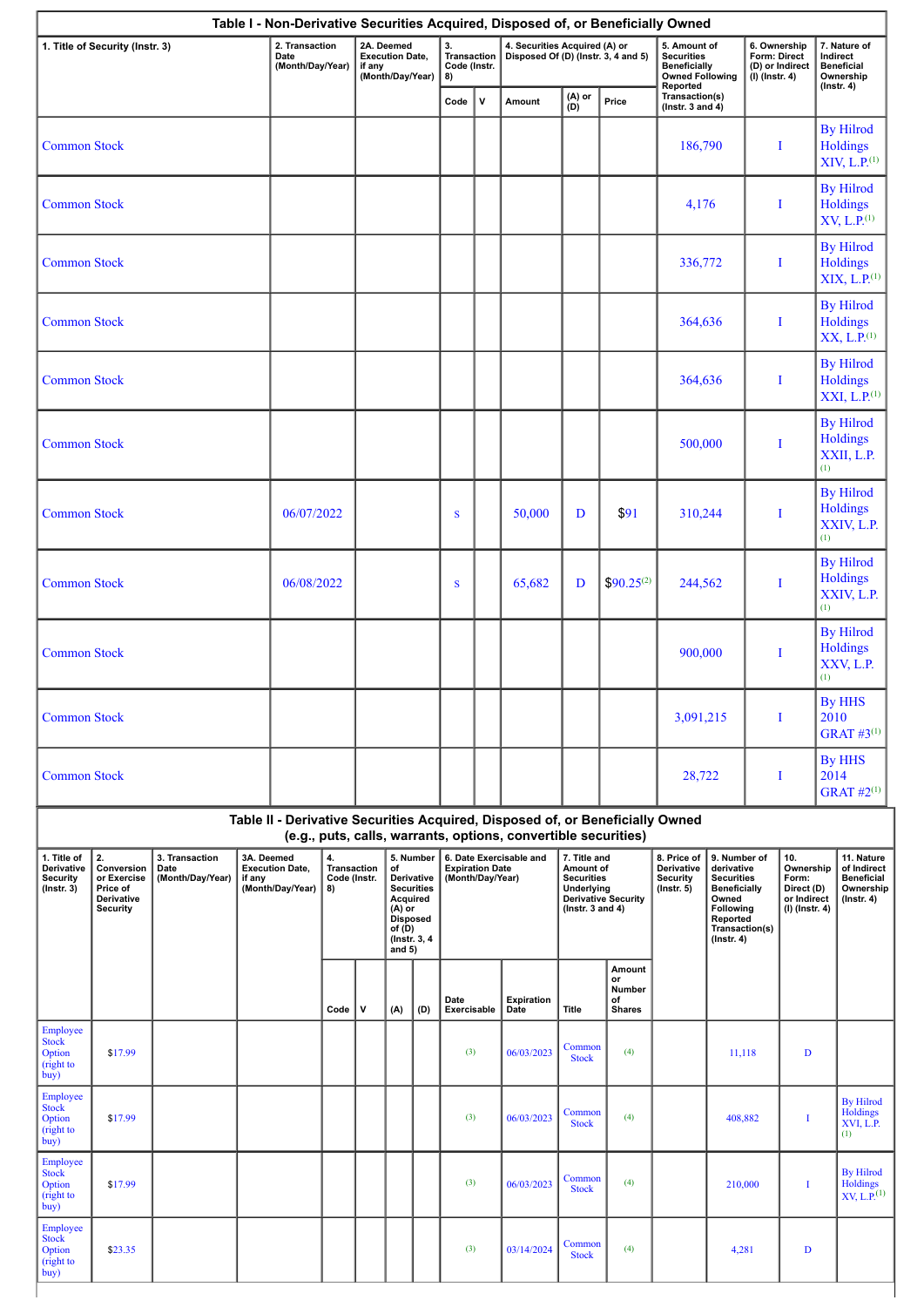| Table II - Derivative Securities Acquired, Disposed of, or Beneficially Owned<br>(e.g., puts, calls, warrants, options, convertible securities) |                                                                              |                                            |                                                                    |                                                |   |                                                                                        |                                              |                                                                       |                    |                                                                                                                           |                                               |                                                                  |                                                                                                                                                |                                                                            |                                                                                 |
|-------------------------------------------------------------------------------------------------------------------------------------------------|------------------------------------------------------------------------------|--------------------------------------------|--------------------------------------------------------------------|------------------------------------------------|---|----------------------------------------------------------------------------------------|----------------------------------------------|-----------------------------------------------------------------------|--------------------|---------------------------------------------------------------------------------------------------------------------------|-----------------------------------------------|------------------------------------------------------------------|------------------------------------------------------------------------------------------------------------------------------------------------|----------------------------------------------------------------------------|---------------------------------------------------------------------------------|
| 1. Title of<br>Derivative<br>Security<br>$($ Instr. 3 $)$                                                                                       | 2.<br>Conversion<br>or Exercise<br>Price of<br>Derivative<br><b>Security</b> | 3. Transaction<br>Date<br>(Month/Day/Year) | 3A. Deemed<br><b>Execution Date,</b><br>if any<br>(Month/Day/Year) | 4.<br><b>Transaction</b><br>Code (Instr.<br>8) |   | of<br>Acquired<br>$(A)$ or<br><b>Disposed</b><br>of $(D)$<br>(Instr. 3, 4)<br>and $5)$ | 5. Number<br>Derivative<br><b>Securities</b> | 6. Date Exercisable and<br><b>Expiration Date</b><br>(Month/Day/Year) |                    | 7. Title and<br>Amount of<br><b>Securities</b><br><b>Underlying</b><br><b>Derivative Security</b><br>( $lnstr. 3 and 4$ ) |                                               | 8. Price of<br>Derivative<br><b>Security</b><br>$($ lnstr. 5 $)$ | 9. Number of<br>derivative<br><b>Securities</b><br><b>Beneficially</b><br>Owned<br>Following<br>Reported<br>Transaction(s)<br>$($ Instr. 4 $)$ | 10.<br>Ownership<br>Form:<br>Direct (D)<br>or Indirect<br>$(I)$ (Instr. 4) | 11. Nature<br>of Indirect<br><b>Beneficial</b><br>Ownership<br>$($ lnstr. 4 $)$ |
|                                                                                                                                                 |                                                                              |                                            |                                                                    | Code                                           | V | (A)                                                                                    | (D)                                          | Date<br>Exercisable                                                   | Expiration<br>Date | Title                                                                                                                     | Amount<br>or<br>Number<br>of<br><b>Shares</b> |                                                                  |                                                                                                                                                |                                                                            |                                                                                 |
| Employee<br>Stock<br>Option<br>(right to<br>buy)                                                                                                | \$23.35                                                                      |                                            |                                                                    |                                                |   |                                                                                        |                                              | (3)                                                                   | 03/14/2024         | Common<br><b>Stock</b>                                                                                                    | (4)                                           |                                                                  | 420,000                                                                                                                                        | I                                                                          | <b>By Hilrod</b><br>Holdings<br>XVI, L.P.<br>(1)                                |
| Employee<br><b>Stock</b><br>Option<br>(right to<br>buy)                                                                                         | \$23.35                                                                      |                                            |                                                                    |                                                |   |                                                                                        |                                              | (3)                                                                   | 03/14/2024         | Common<br><b>Stock</b>                                                                                                    | (4)                                           |                                                                  | 154,302                                                                                                                                        | I                                                                          | <b>By Hilrod</b><br>Holdings<br>XVIII, L.P.<br>(1)                              |
| Employee<br>Stock<br>Option<br>(right to<br>buy)                                                                                                | \$23.35                                                                      |                                            |                                                                    |                                                |   |                                                                                        |                                              | (3)                                                                   | 03/14/2024         | Common<br><b>Stock</b>                                                                                                    | (4)                                           |                                                                  | 51,417                                                                                                                                         | I                                                                          | <b>By Hilrod</b><br>Holdings<br>XXIII, L.P.<br>(1)                              |
| Employee<br><b>Stock</b><br>Option<br>(right to<br>buy)                                                                                         | \$45.16                                                                      |                                            |                                                                    |                                                |   |                                                                                        |                                              | (3)                                                                   | 03/13/2025         | Common<br><b>Stock</b>                                                                                                    | (4)                                           |                                                                  | 2,214                                                                                                                                          | $\mathbf D$                                                                |                                                                                 |
| Employee<br><b>Stock</b><br>Option<br>(right to<br>buy)                                                                                         | \$45.16                                                                      |                                            |                                                                    |                                                |   |                                                                                        |                                              | (3)                                                                   | 03/13/2025         | Common<br><b>Stock</b>                                                                                                    | (4)                                           |                                                                  | 79,200                                                                                                                                         | I                                                                          | <b>By Hilrod</b><br>Holdings<br>XVI, L.P.<br>(1)                                |
| Employee<br><b>Stock</b><br>Option<br>(right to<br>buy)                                                                                         | \$45.16                                                                      |                                            |                                                                    |                                                |   |                                                                                        |                                              | (3)                                                                   | 03/13/2025         | Common<br><b>Stock</b>                                                                                                    | (4)                                           |                                                                  | 156,186                                                                                                                                        | I                                                                          | <b>By Hilrod</b><br>Holdings<br>XVIII, L.P.<br>(1)                              |
| Employee<br><b>Stock</b><br>Option<br>(right to<br>buy)                                                                                         | \$43.99                                                                      |                                            |                                                                    |                                                |   |                                                                                        |                                              | (3)                                                                   | 03/14/2026         | Common<br><b>Stock</b>                                                                                                    | (4)                                           |                                                                  | 2,271                                                                                                                                          | $\mathbf D$                                                                |                                                                                 |
| Employee<br><b>Stock</b><br>Option<br>(right to<br>buy)                                                                                         | \$43.99                                                                      |                                            |                                                                    |                                                |   |                                                                                        |                                              | (3)                                                                   | 03/14/2026         | Common<br><b>Stock</b>                                                                                                    | (4)                                           |                                                                  | 97,257                                                                                                                                         |                                                                            | <b>By Hilrod</b><br>Holdings<br>XVIII, L.P.<br>(1)                              |
| Employee<br><b>Stock</b><br>Option<br>(right to<br>buy)                                                                                         | \$43.99                                                                      |                                            |                                                                    |                                                |   |                                                                                        |                                              | (3)                                                                   | 03/14/2026         | Common<br><b>Stock</b>                                                                                                    | (4)                                           |                                                                  | 215,472                                                                                                                                        | I                                                                          | <b>By Hilrod</b><br>Holdings<br>XXVI, L.P.<br>(1)                               |
| Employee<br><b>Stock</b><br>Option<br>(right to<br>buy)                                                                                         | \$46.27                                                                      |                                            |                                                                    |                                                |   |                                                                                        |                                              | (3)                                                                   | 03/14/2027         | Common<br><b>Stock</b>                                                                                                    | (4)                                           |                                                                  | 2,163                                                                                                                                          | D                                                                          |                                                                                 |
| Employee<br><b>Stock</b><br>Option<br>(right to<br>buy)                                                                                         | \$46.27                                                                      |                                            |                                                                    |                                                |   |                                                                                        |                                              | (3)                                                                   | 03/14/2027         | Common<br><b>Stock</b>                                                                                                    | (4)                                           |                                                                  | 24,963                                                                                                                                         | I                                                                          | <b>By Hilrod</b><br>Holdings<br>XVIII, L.P.<br>(1)                              |
| Employee<br><b>Stock</b><br>Option<br>(right to<br>buy)                                                                                         | \$46.27                                                                      |                                            |                                                                    |                                                |   |                                                                                        |                                              | (3)                                                                   | 03/14/2027         | Common<br><b>Stock</b>                                                                                                    | (4)                                           |                                                                  | 76,871                                                                                                                                         | I                                                                          | <b>By Hilrod</b><br>Holdings<br>XXIII, L.P.<br>(1)                              |
| Employee<br><b>Stock</b><br>Option<br>(right to<br>buy)                                                                                         | \$46.27                                                                      |                                            |                                                                    |                                                |   |                                                                                        |                                              | (3)                                                                   | 03/14/2027         | Common<br><b>Stock</b>                                                                                                    | (4)                                           |                                                                  | 201,503                                                                                                                                        | I                                                                          | <b>By Hilrod</b><br>Holdings<br>XXVI, L.P.<br>(1)                               |
| Employee<br><b>Stock</b><br>Option<br>(right to<br>buy)                                                                                         | \$58.73                                                                      |                                            |                                                                    |                                                |   |                                                                                        |                                              | (3)                                                                   | 03/14/2028         | Common<br><b>Stock</b>                                                                                                    | (4)                                           |                                                                  | 1,702                                                                                                                                          | D                                                                          |                                                                                 |
| Employee<br><b>Stock</b><br>Option<br>(right to<br>buy)                                                                                         | \$58.73                                                                      |                                            |                                                                    |                                                |   |                                                                                        |                                              | (3)                                                                   | 03/14/2028         | Common<br><b>Stock</b>                                                                                                    | (4)                                           |                                                                  | 86,298                                                                                                                                         | I                                                                          | <b>By Hilrod</b><br>Holdings<br>XXIII, L.P.<br>(1)                              |
| Employee<br><b>Stock</b><br>Option<br>(right to<br>buy)                                                                                         | \$58.73                                                                      |                                            |                                                                    |                                                |   |                                                                                        |                                              | (3)                                                                   | 03/14/2028         | Common<br><b>Stock</b>                                                                                                    | (4)                                           |                                                                  | 176,000                                                                                                                                        | I                                                                          | <b>By Hilrod</b><br>Holdings<br>XXVI, L.P.<br>(1)                               |